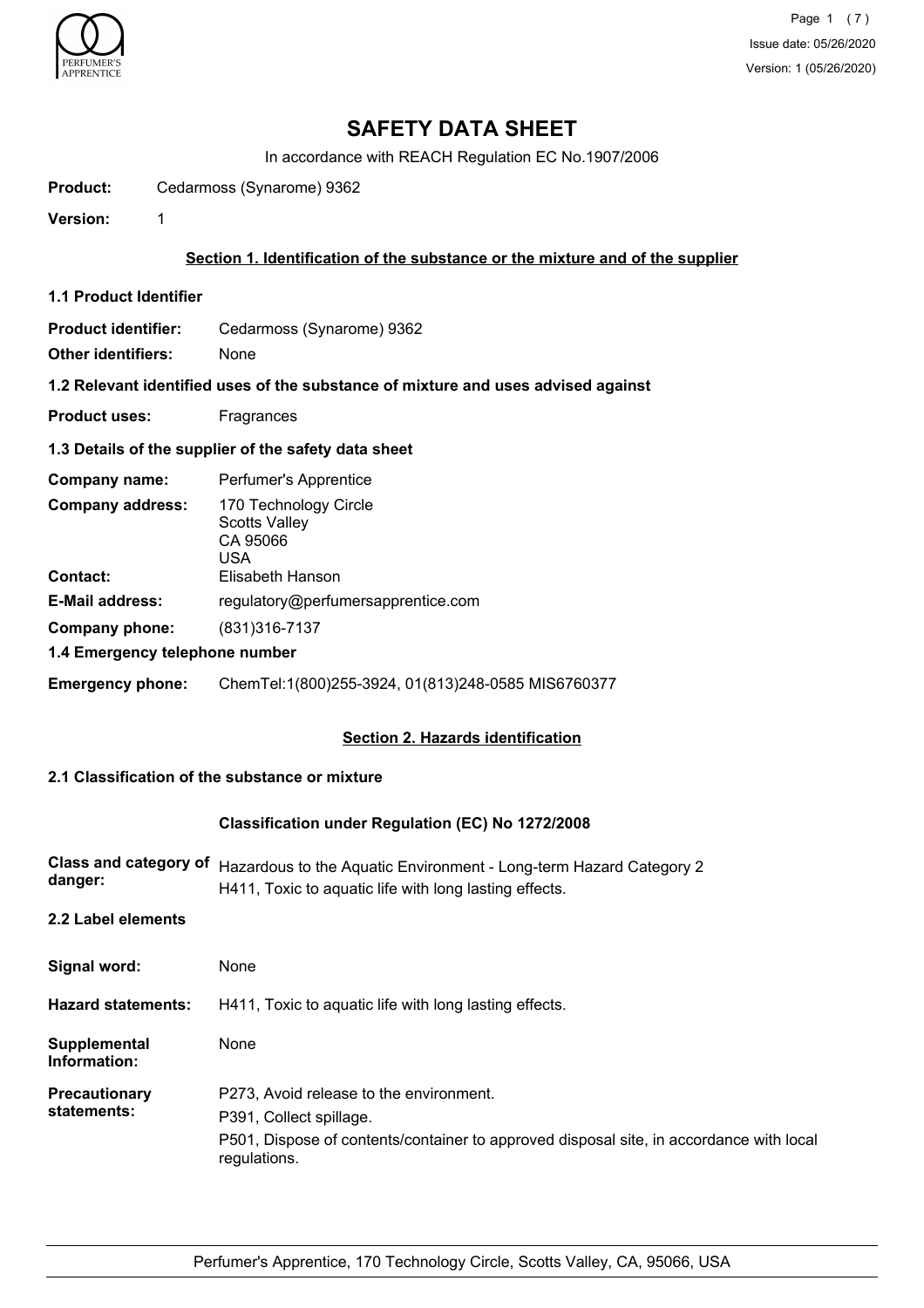

Page 2 (7) Issue date: 05/26/2020 Version: 1 (05/26/2020)

# **SAFETY DATA SHEET**

In accordance with REACH Regulation EC No.1907/2006

**Product:** Cedarmoss (Synarome) 9362 **Version:** 1 **Pictograms: Other hazards:** None

# **Section 3. Composition / information on ingredients**

# **3.2 Mixtures**

#### **Contains:**

| <b>Name</b>    | CAS      | EC        | <b>REACH Registration</b><br>No. | $\frac{9}{6}$ | <b>Classification for</b><br>(CLP) 1272/2008                     |
|----------------|----------|-----------|----------------------------------|---------------|------------------------------------------------------------------|
| lalpha-Cedrene | 469-61-4 | 207-418-4 |                                  | 0.90%         | Asp. Tox 1-Aquatic<br>Acute 1-Aquatic<br>Chronic 1, H304-H410 .- |

**Substances with Community workplace exposure limits:**

Not Applicable

**Substances that are persistent, bioaccumulative and toxic or very persistent and very bioaccumulative, greater than 0.1%:**

Not Applicable

### **Section 4. First-aid measures**

#### **4.1 Description of first aid measures**

**Inhalation:** Remove from exposure site to fresh air, keep at rest, and obtain medical attention. **Eye exposure:** Flush immediately with water for at least 15 minutes. Contact physician if symptoms persist. Remove contaminated clothes. Wash thoroughly with soap and water. Contact physician if irritation persists. **Skin exposure: Ingestion:** Rinse mouth with water and obtain medical attention.

# **4.2 Most important symptoms and effects, both acute and delayed**

None expected, see Section 4.1 for further information.

#### **4.3 Indication of any immediate medical attention and special treatment needed**

None expected, see Section 4.1 for further information.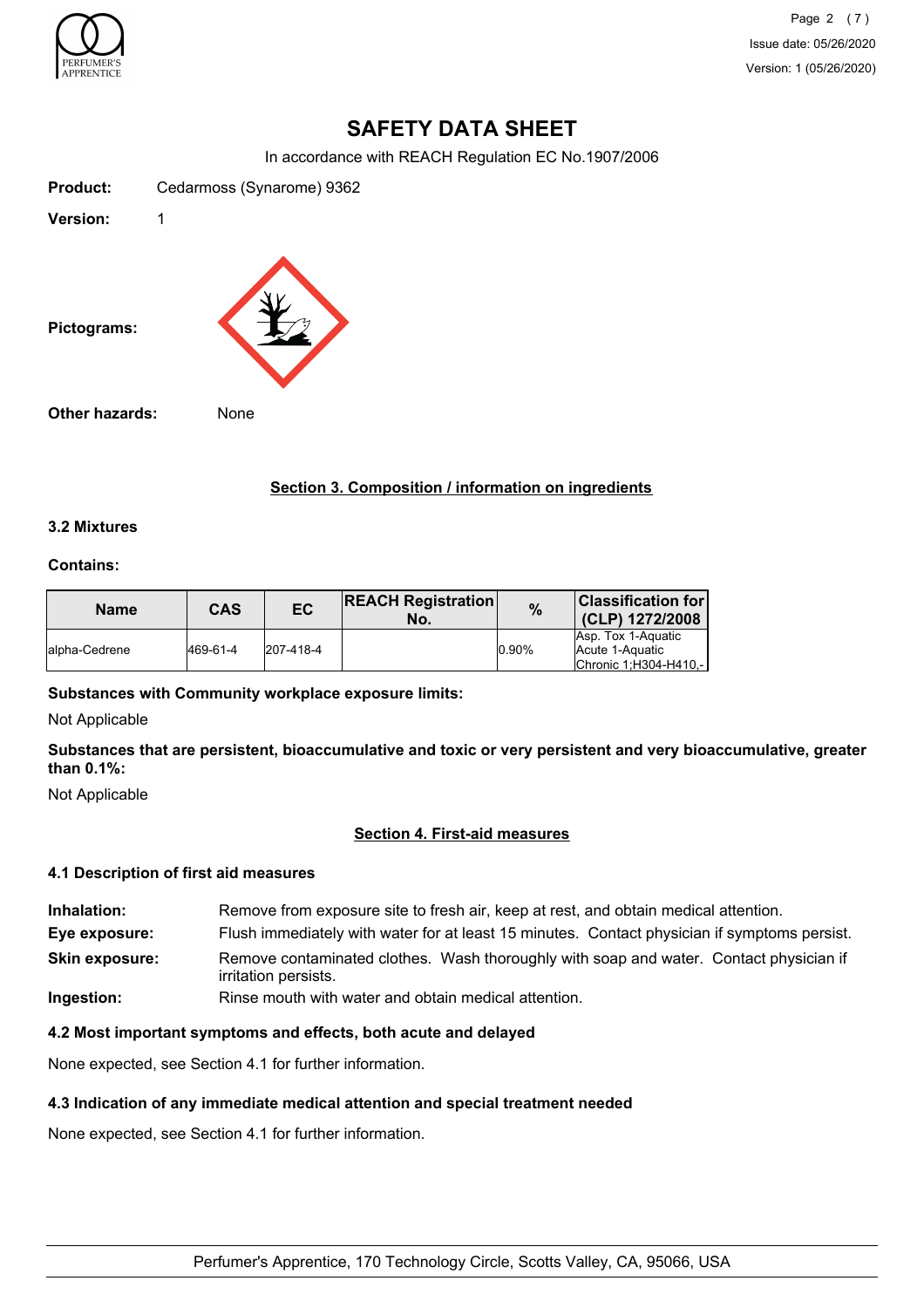

Page 3 (7) Issue date: 05/26/2020 Version: 1 (05/26/2020)

# **SAFETY DATA SHEET**

In accordance with REACH Regulation EC No.1907/2006

**Product:** Cedarmoss (Synarome) 9362

**Version:** 1

# **SECTION 5: Firefighting measures**

#### **5.1 Extinguishing media**

Suitable media: Carbon dioxide, Dry chemical, Foam.

### **5.2 Special hazards arising from the substance or mixture**

In case of fire, may be liberated: Carbon monoxide, Unidentified organic compounds.

### **5.3 Advice for fire fighters:**

In case of insufficient ventilation, wear suitable respiratory equipment.

### **Section 6. Accidental release measures**

### **6.1 Personal precautions, protective equipment and emergency procedures:**

Avoid inhalation. Avoid contact with skin and eyes. See protective measures under Section 7 and 8.

### **6.2 Environmental precautions:**

Keep away from drains, surface and ground water, and soil.

# **6.3 Methods and material for containment and cleaning up:**

Remove ignition sources. Provide adequate ventilation. Avoid excessive inhalation of vapours. Contain spillage immediately by use of sand or inert powder. Dispose of according to local regulations.

# **6.4 Reference to other sections:**

Also refer to sections 8 and 13.

# **Section 7. Handling and storage**

# **7.1 Precautions for safe handling:**

Keep away from heat, sparks, open flames and hot surfaces. - No smoking. Use personal protective equipment as required. Use in accordance with good manufacturing and industrial hygiene practices. Use in areas with adequate ventilation Do not eat, drink or smoke when using this product.

# **7.2 Conditions for safe storage, including any incompatibilities:**

Store in a well-ventilated place. Keep container tightly closed. Keep cool. Ground/bond container and receiving equipment. Use explosion-proof electrical, ventilating and lighting equipment. Use only non-sparking tools. Take precautionary measures against static discharge.

# **7.3 Specific end use(s):**

Fragrances: Use in accordance with good manufacturing and industrial hygiene practices.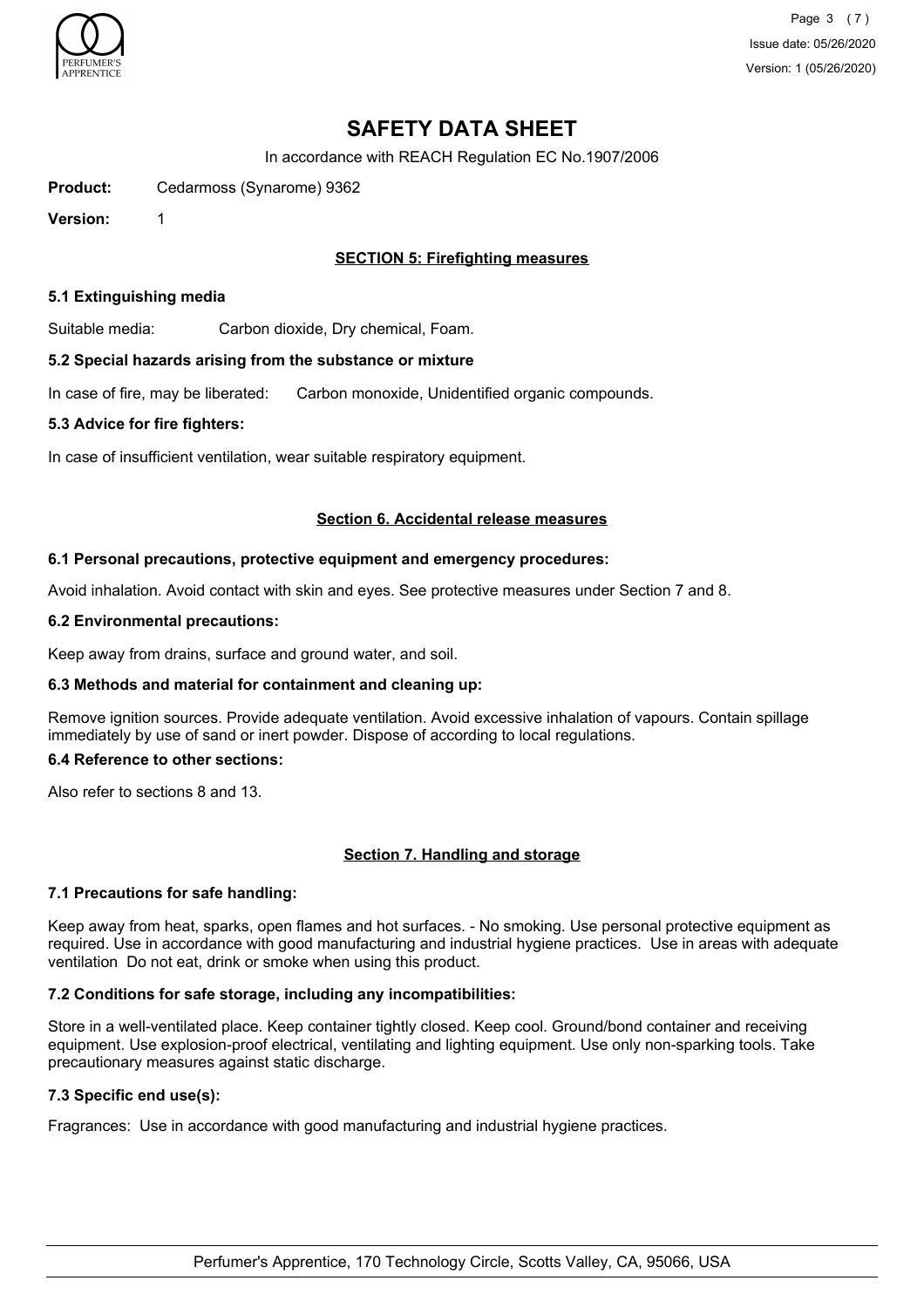

Page 4 (7) Issue date: 05/26/2020 Version: 1 (05/26/2020)

# **SAFETY DATA SHEET**

In accordance with REACH Regulation EC No.1907/2006

**Product:** Cedarmoss (Synarome) 9362

**Version:** 1

### **Section 8. Exposure controls/personal protection**

#### **8.1 Control parameters**

Workplace exposure limits: Not Applicable

# **8.2 Exposure Controls**

#### **Eye / Skin Protection**

Wear protective gloves/eye protection/face protection

### **Respiratory Protection**

Under normal conditions of use and where adequate ventilation is available to prevent build up of excessive vapour, this material should not require special engineering controls. However, in conditions of high or prolonged use, or high temperature or other conditions which increase exposure, the following engineering controls can be used to minimise exposure to personnel: a) Increase ventilation of the area with local exhaust ventilation. b) Personnel can use an approved, appropriately fitted respirator with organic vapour cartridge or canisters and particulate filters. c) Use closed systems for transferring and processing this material.

Also refer to Sections 2 and 7.

### **Section 9. Physical and chemical properties**

# **9.1 Information on basic physical and chemical properties**

| Appearance:                                   | Not determined                               |
|-----------------------------------------------|----------------------------------------------|
| Odour:                                        | Not determined                               |
| <b>Odour threshold:</b>                       | Not determined                               |
| pH:                                           | Not determined                               |
| Melting point / freezing point:               | Not determined                               |
| Initial boiling point / range:                | Not determined                               |
| <b>Flash point:</b>                           | 111 °C                                       |
| <b>Evaporation rate:</b>                      | Not determined                               |
| Flammability (solid, gas):                    | Not determined                               |
| Upper/lower flammability or explosive limits: | Product does not present an explosion hazard |
| Vapour pressure:                              | Not determined                               |
| Vapour density:                               | Not determined                               |
| <b>Relative density:</b>                      | Not determined                               |
| Solubility(ies):                              | Not determined                               |
| Partition coefficient: n-octanol/water:       | Not determined                               |
| Auto-ignition temperature:                    | Not determined                               |
| <b>Decomposition temperature:</b>             | Not determined                               |
| <b>Viscosity:</b>                             | Not determined                               |
| <b>Explosive properties:</b>                  | Not expected                                 |
| <b>Oxidising properties:</b>                  | Not expected                                 |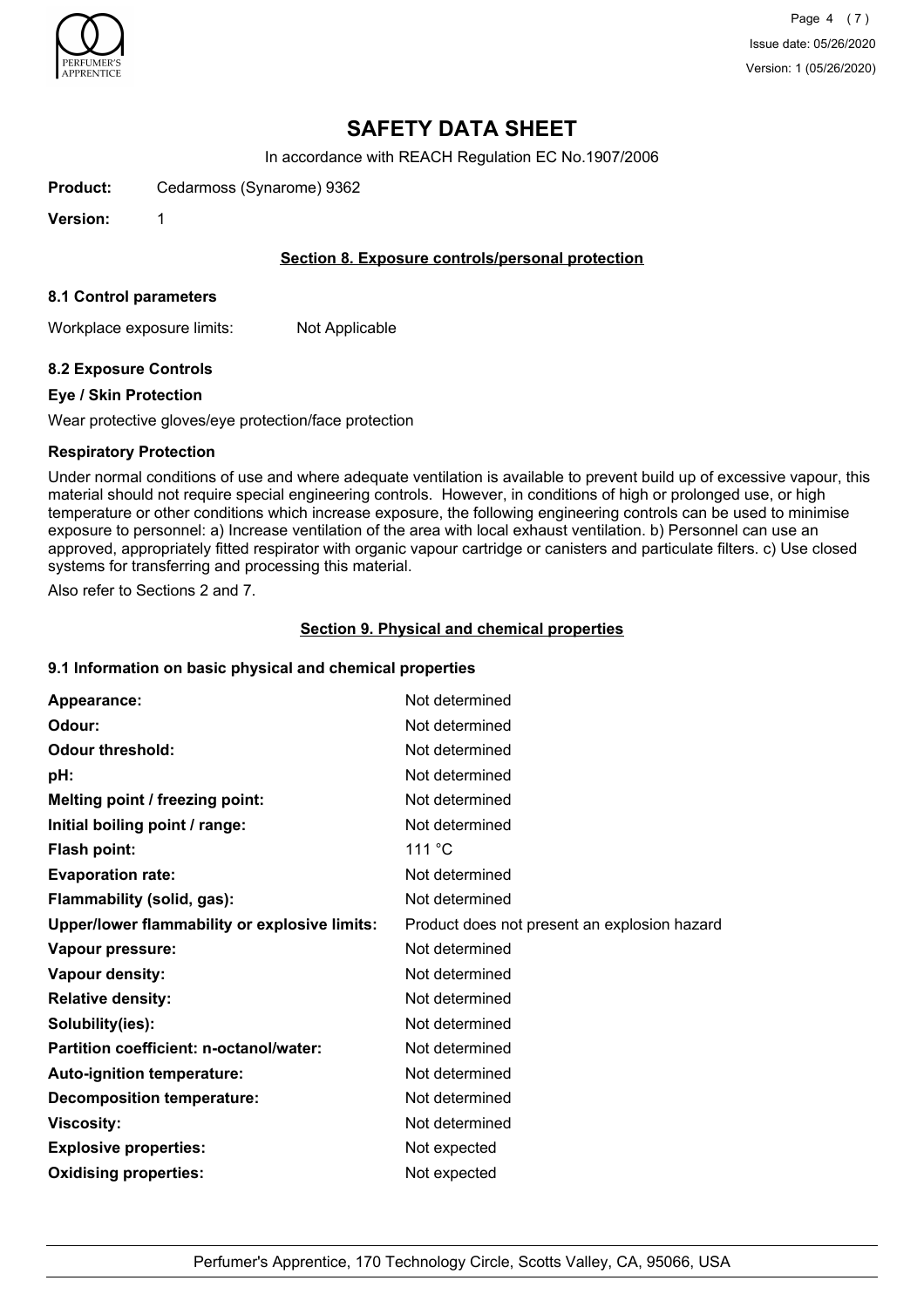

Page 5 (7) Issue date: 05/26/2020 Version: 1 (05/26/2020)

# **SAFETY DATA SHEET**

In accordance with REACH Regulation EC No.1907/2006

**Product:** Cedarmoss (Synarome) 9362

**Version:** 1

**9.2 Other information:** None available

# **Section 10. Stability and reactivity**

### **10.1 Reactivity:**

Presents no significant reactivity hazard, by itself or in contact with water.

### **10.2 Chemical stability:**

Good stability under normal storage conditions.

# **10.3 Possibility of hazardous reactions:**

Not expected under normal conditions of use.

# **10.4 Conditions to avoid:**

Avoid extreme heat.

### **10.5 Incompatible materials:**

Avoid contact with strong acids, alkalis or oxidising agents.

### **10.6 Hazardous decomposition products:**

Not expected.

# **Section 11. Toxicological information**

# **11.1 Information on toxicological effects**

This mixture has not been tested as a whole for health effects. The health effects have been calculated using the methods outlined in Regulation (EC) No 1272/2008 (CLP).

This material does not meet the criteria for classification for health hazards under Regulation (EC) No 1272/2008.

| Based on available data the classification criteria are not met. |
|------------------------------------------------------------------|
| Not Applicable                                                   |
| Not Applicable                                                   |
| Not Available                                                    |
| Based on available data the classification criteria are not met. |
| Based on available data the classification criteria are not met. |
| Based on available data the classification criteria are not met. |
| Based on available data the classification criteria are not met. |
| Based on available data the classification criteria are not met. |
| Based on available data the classification criteria are not met. |
| Based on available data the classification criteria are not met. |
| Based on available data the classification criteria are not met. |
| Based on available data the classification criteria are not met. |
|                                                                  |

# **Information about hazardous ingredients in the mixture**

Not Applicable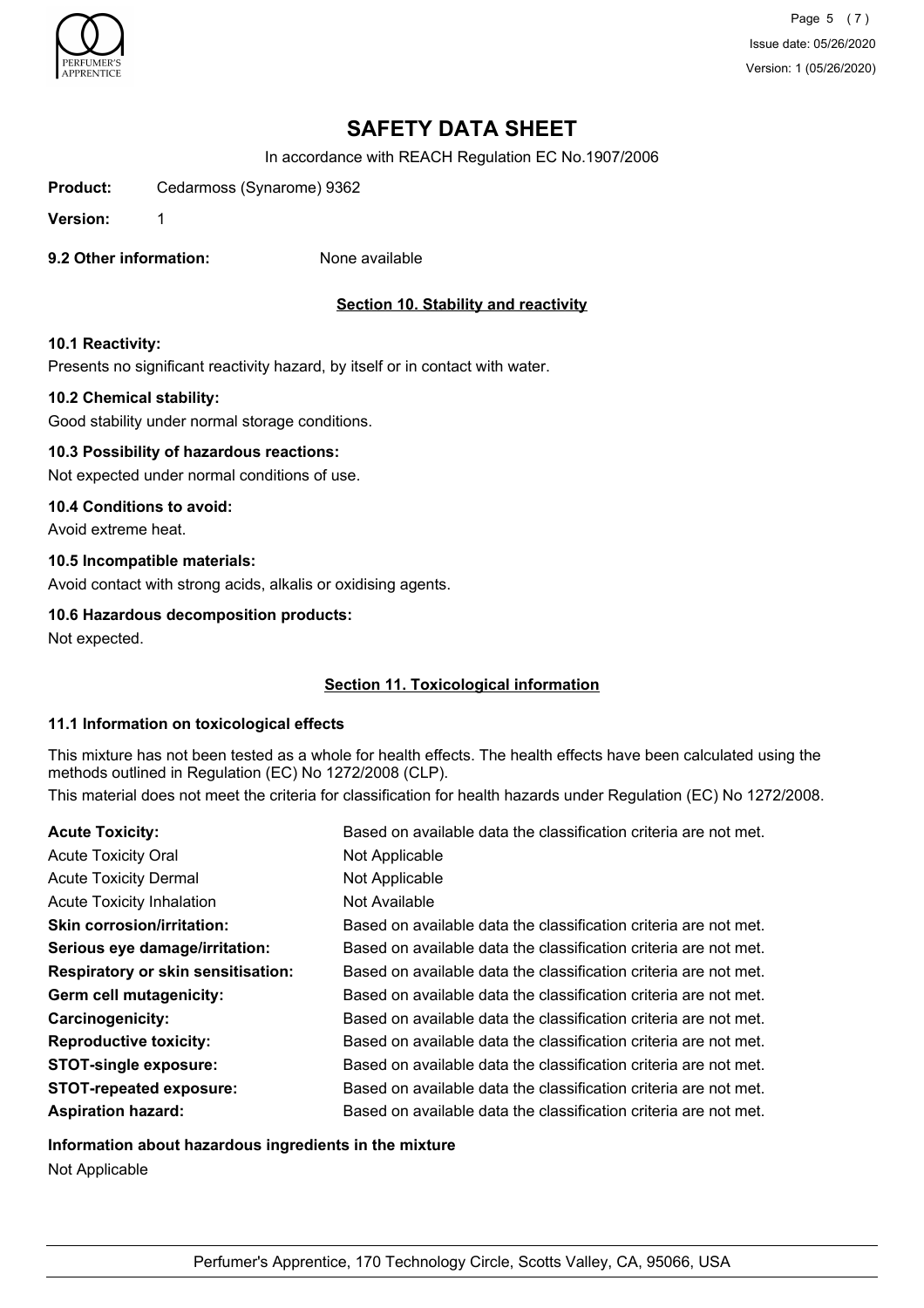

Page 6 (7) Issue date: 05/26/2020 Version: 1 (05/26/2020)

# **SAFETY DATA SHEET**

In accordance with REACH Regulation EC No.1907/2006

**Product:** Cedarmoss (Synarome) 9362

**Version:** 1

Refer to Sections 2 and 3 for additional information.

# **Section 12. Ecological information**

### **12.1 Toxicity:**

Toxic to aquatic life with long lasting effects.

**12.2 Persistence and degradability:** Not available **12.3 Bioaccumulative potential:** Not available **12.4 Mobility in soil:** Not available **12.5 Results of PBT and vPvB assessment:** This substance does not meet the PBT/vPvB criteria of REACH, annex XIII. **12.6 Other adverse effects:** Not available

# **Section 13. Disposal considerations**

#### **13.1 Waste treatment methods:**

Dispose of in accordance with local regulations. Avoid disposing into drainage systems and into the environment. Empty containers should be taken to an approved waste handling site for recycling or disposal.

#### **Section 14. Transport information**

| 14.1 UN number:                    | UN3082                                                                        |
|------------------------------------|-------------------------------------------------------------------------------|
| 14.2 UN Proper Shipping Name:      | ENVIRONMENTALLY HAZARDOUS SUBSTANCE, LIQUID, N.O.S.<br>(alpha-Cedrene)        |
| 14.3 Transport hazard class(es):   | 9                                                                             |
| <b>Sub Risk:</b>                   |                                                                               |
| 14.4. Packing Group:               | Ш                                                                             |
| <b>14.5 Environmental hazards:</b> | This is an environmentally hazardous substance.                               |
| 14.6 Special precautions for user: | None additional                                                               |
|                                    | 14.7 Transport in bulk according to Annex II of MARPOL73/78 and the IBC Code: |
|                                    |                                                                               |

Not applicable

### **Section 15. Regulatory information**

**15.1 Safety, health and environmental regulations/legislation specific for the substance or mixture** None additional

# **15.2 Chemical Safety Assessment**

A Chemical Safety Assessment has not been carried out for this product.

|                                | Section 16. Other information |
|--------------------------------|-------------------------------|
| <b>Concentration % Limits:</b> | EH C2=27.78% EH C3=2.78%      |
| Total Fractional Values:       | EH C2=3.60 EH C3=36.00        |